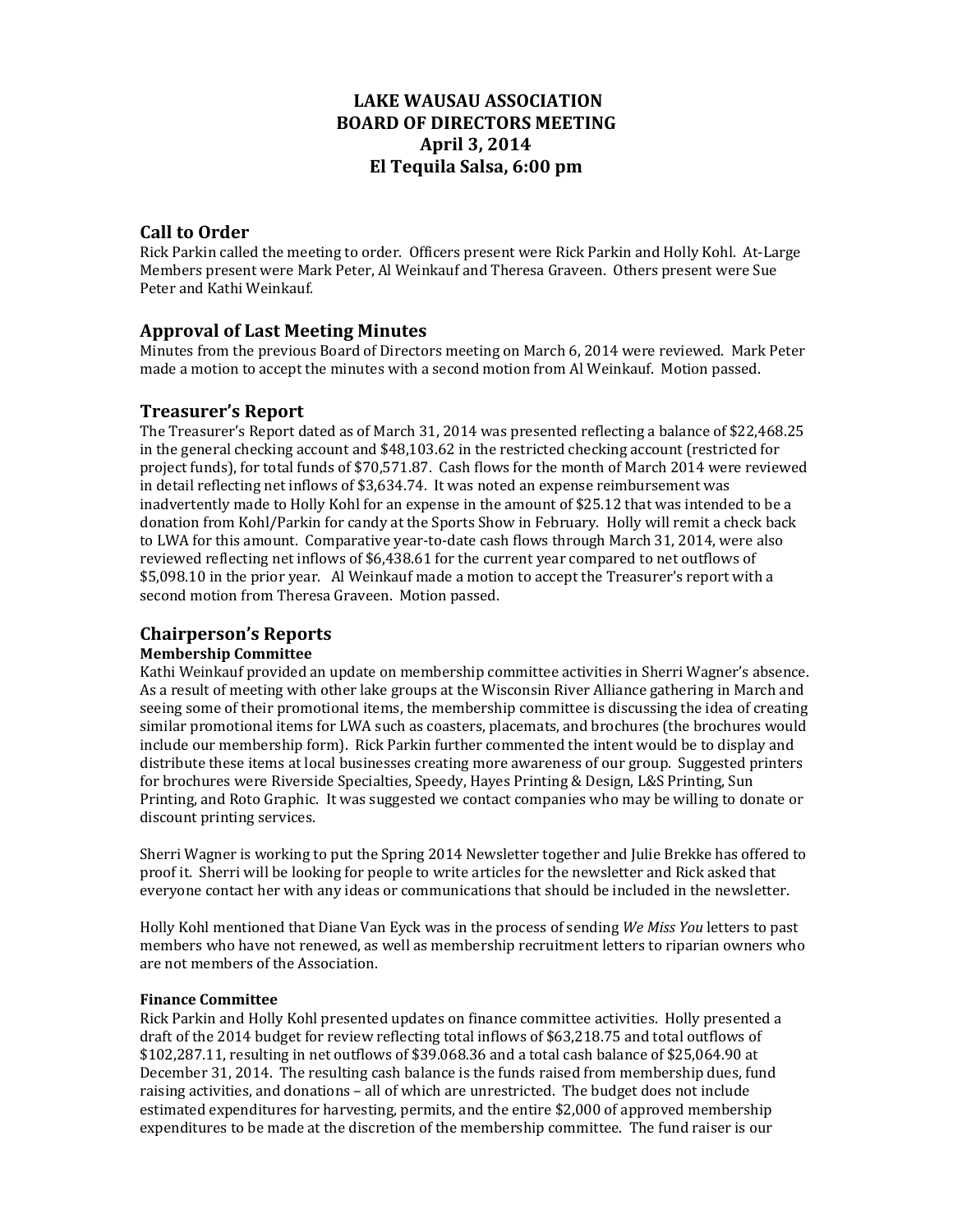biggest funding source at an estimated  $$11.650$  of net proceeds, and we expect to finalize the lake evaluation project in 2014 which will require the use of all restricted funds by the end of the year. The net of proceeds and expenditures reflected in the budget results in an unfunded amount of approximately \$3,000 which relates to in-kind services, as was anticipated. Records for in-kind services are being maintained by the Weed & Algae Control Committee, but individuals should be keeping track of this as well when spending time at meetings or events that relate directly to the project (i.e. Weed and Algae Control Committee meetings, technical meetings, time spent networking with other lake groups, etc.). We will maintain and submit logs for all meetings and service hours relating to the project, and the DNR can determine what may be accepted or rejected upon submission. We are uncertain how they will account for these services at the end of the project, but we need to maintain appropriate records to receive the credits. In-kind service rates are \$12/hour each person who donates time and we receive professional rates for any professional services donated. 

Holly will make additional updates to the budget with the finance committee to present for final review and approval at the May board meeting.

#### **Weed and Algae Control Committee**

Rick Parkin presented updates on weed and algae control committee activities. As a result of the Aquatic Plant Management Planning meeting in March, it's been determined that harvesting is our best option for addressing weed control. We're looking at renting harvesting equipment and an operator for spring/summer of 2014 since it's critical we begin to see some tangible results. We've been in contact with Ed Walder who owns and operates harvesting equipment. He has openings and would like to work with us, but we need to get on his schedule soon as his schedule fills up quickly. He charges \$150/hour to operate the harvester and he prefers to schedule work in 40 hours blocks to minimize the movement and transportation of his equipment. The rate includes a single axel dump truck and his conveyor to the dump truck. We'll have to find places to go with the waste which should not be an issue (intent will be to utilize as compost). Rick estimates \$4,500/week to rent one and suggested we schedule two weeks for 2014 for a total of \$9,000, which would equate to approximately 80 acres of harvesting (Ed can harvest an estimated acre per hour). We will also need to purchase a permit before we begin harvesting, which is approximately \$300. The timing will be earlier in the growing season (early June timeframe), and then also for aesthetic purposes later in the summer (mid-July or August). Target areas are in front of Gulliver's Landing (to the west of the bridge) and the Wausau Country Club area. Rick also suggested we continue to look at owning a harvester, which we could find for approximately \$70,000 (used), so we can cut in higher volume. We will continue to look for funding and financing to purchase a harvester (community foundations and available grants, which will be going away this year). Dredging is also a possibility, but it is a much more expensive option at a minimum of  $$5/$ yard up to  $$15/$ yard.

Al Weinkauf suggested we talk to the municipalities about including a fee on tax bills for membership into the Association that property owners can check when paying taxes. This would likely increase membership. Discussion also circled back around to using different levels of contributions for membership purposes (blue gill, crappy, northern, walleye, etc.) so as not to limit the dues amount and encourage more donations, which has been discussed in the past.

It was suggested we inquire about having the weed harvester at Gulliver's for the fund raiser so those who attend can see what we're purchasing or renting with the proceeds.

Al Weinkauf made a motion to approve two weeks of harvesting at \$9,000 with a second motion from Theresa Graveen. Motion passed.

#### **Old Business**

#### **Recap Aquatic Plant Management Meeting**

Rick Parkin reported much of the recap was discussed in the above weed and algae control committee report. The meeting went well and we had good attendance. We were told by Scott Provost again that we will have a permit in hand for harvesting this year.

**Recap Wisconsin River Alliance Meeting**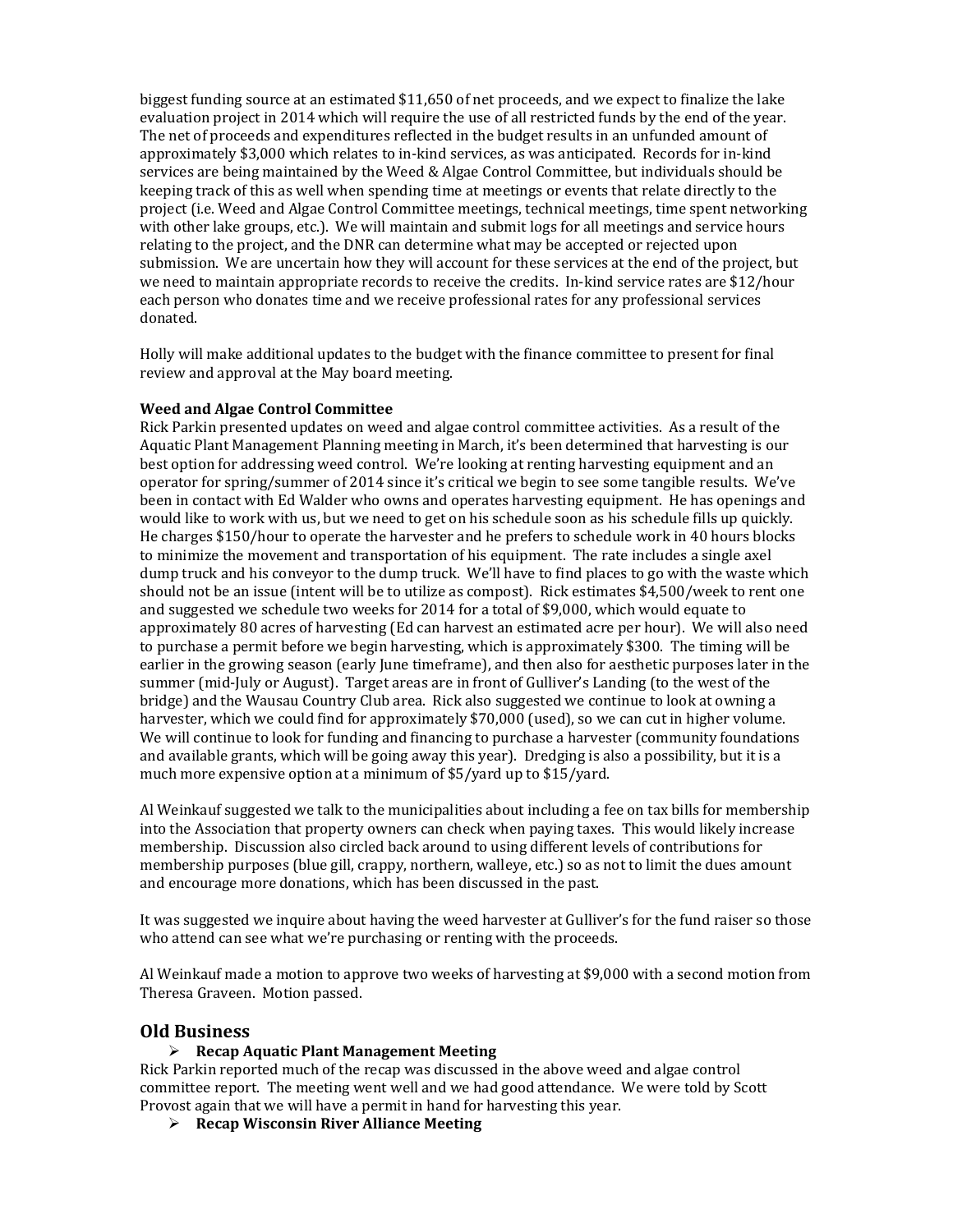Rick Parkin, Holly Kohl, Jim Wagner, and Sherri Wagner attended this gathering in March and thought it was excellent. We picked up many good ideas from other lake associations, as previously discussed in the membership committee report, and noted they are running into many of the same struggles that we are with membership and keeping people active. The information we walked away with will be brought to our committees for good use. The one critical take away was that we need to be more proactive with our legislators who can help us down the road.

## **Wisconsin Lakes Partnership Convention on April 24‐26**

Rick noted that Russ Graveen mentioned he may be able to attend a portion of this conference. Holly Kohl was planning to attend on Thursday, April  $24<sup>th</sup>$ , but now has a conflict with work and will not be able to attend at all. The conference is ale cart, so short sessions can be attended. Holly will forward the information to the board again by email. There will be a link in the email that will take you to the convention information on the web. The conference is at the Holiday Inn Conference Center in Stevens Point.

### **Interviews with Michelle Scarpace from UWSP**

No one contacted Michelle for interviews and it is getting late now since she needed the interviews prior to her graduation. At this point, the interviews may not be meaningful to her.

# **New Business**

### **Rivers Edge Summer Event**

Phil Noteboom is working on this event and has informed us that insurance will be necessary in order for boat owners to give pontoon tours of the lake at this event. Any mishaps would be the boat owner's responsibility. The board decided this was too risky and, therefore, LWA will not ask members to participate.

### **Wisconsin River Cleanup, May 9th**

Holly Kohl requested approval to donate \$200 to this event again which is consistent with prior years. Mark Peter made a motion to approve this expenditure with a second motion from Al Weinkauf. Motion passed.

### **Expenses**

Rick Parkin requested reimbursement for \$820.27 for fund raiser purchases at Best Buy (for \$346.57) – 42" TV, laptop computer bundle, wireless speakers and headphones) and Home Depot (for \$473.70 – Stainless Steel Kitchen Aide grill). Al made a motion to approve the reimbursement of these expenses with a second motion from Mark Peter. Motion passed. Rick also commented that Home Depot will give us a  $$60-$70$  tool kit if we come back just before the fund raiser. We can ask them every quarter for the gift cards which they give away regularly.

### **Tax Exempt Status**

It is worthwhile now to apply for tax exempt status since we're making more purchases. Holly will look into what is required to obtain a sales and use tax exemption certificate.

### **Raising Purple Loosestrife**

We are still looking for volunteers to raise purple loosestrife beetles. If anyone knows of someone or has an interest in this themselves, we need to know by April 15<sup>th</sup> which is the date supplies are being ordered. Please let Holly know if anyone has interest. Consider the boy scouts for this project.

### **Lost Dogs Email**

Two dogs fell through the ice and perished recently. The home owners would like to bring them home and an organization called Lost Dogs of Wisconsin has asked for our help with this. Holly will send an email to membership.

### **Tax Exempt Status**

City pages is doing an article on the UW Stevens Point Extension Lakes Convention and contacted both Russ Graveen and Holly Kohl for information about Lake Wausau Association as they would like to tie this all together in their article. The discussions with Pat from City Pages were positive and the article will appear in the next week or two, which will be good media attention for us.

## **CALENDAR**

- Finance Committee meeting on Thursday, April  $10<sup>th</sup>$  at 6:00 pm at Gulliver's Landing
- Aquatic Plant Management Planning Meeting, April 29th at 5:30 pm at Gulliver's Landing (food expenditures at this meeting are included in the proposed budget and, therefore, no motion for approval is considered necessary)